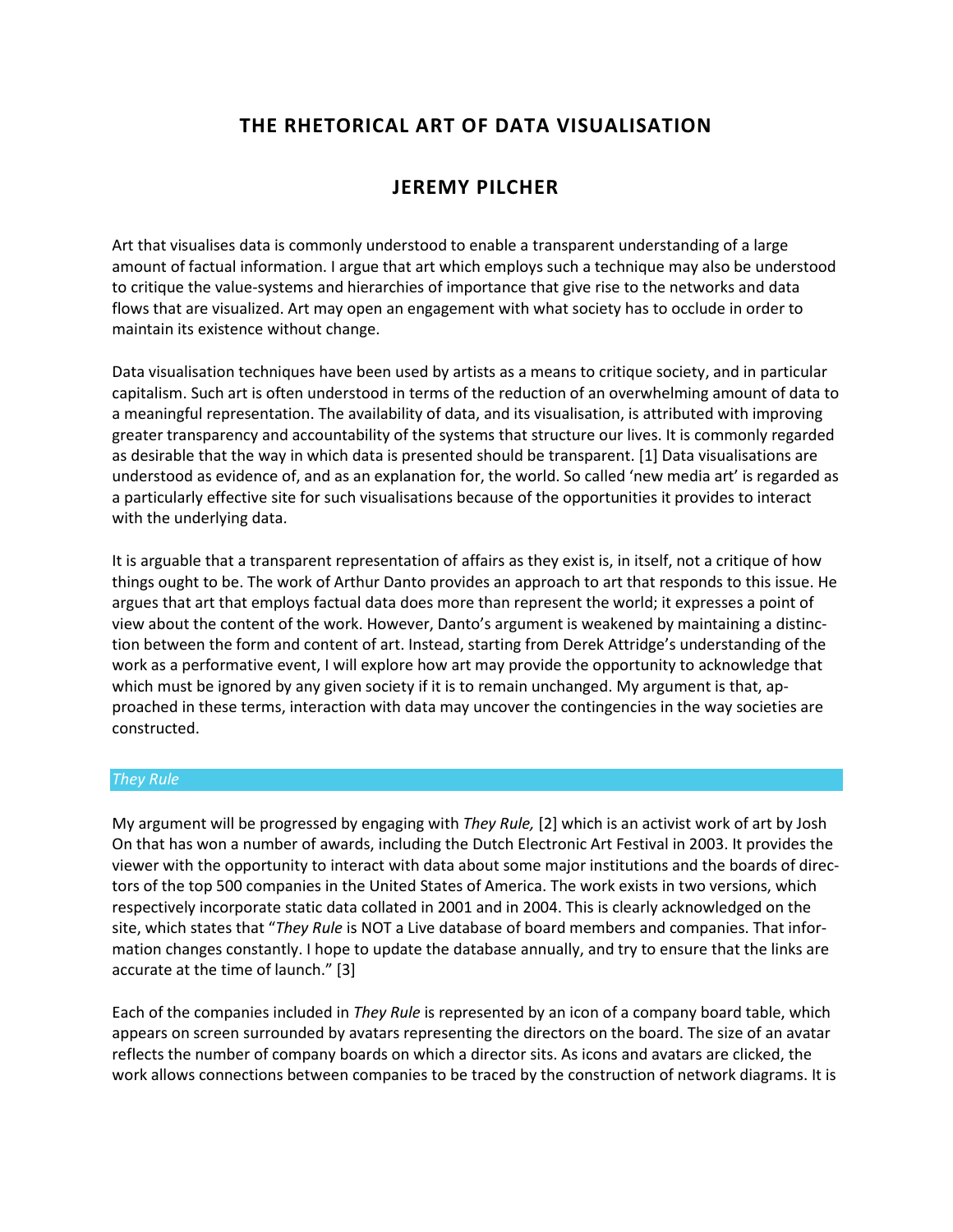possible to discover, for example, that "the members of the boards for the so-called competitors Coke and Pepsi actually sit together on the board of a third corporation, Bristol Myers Squibb." [4]

### The Representation of Data and *They Rule*

Christiane Paul describes how the work may be understood to employ technology against companies using the Web as a marketing tool, which "turns us into transparent customers." [5] The subversive effect of the work is commonly understood in terms of a greater understanding of the world as it exists. It has been observed, "If only the economic realities it depicts were as transparent and intuitive as its navigational structure, this would be a more benevolent world. The ease and transparency of the design layout, combined with an intriguing subject make *They Rule* an exquisitely idiosyncratic icon of activist web-design. Visit it today before They Outlaw It." [6]

Yahya M Madra explicitly contextualizes Josh On's work in terms of a critique of capitalism: "In *They Rule*, the moment of appropriation, in its exploitative capitalist form, is represented as a system of networks. While 'they' do have proper names, what is represented here is not particular individuals, but rather 'they' as a collective of appropriators." [7] However, directors qua directors are company employees. As such, it may be questioned whether networks of directors should be regarded as an underlying class of appropriators. In terms of global capitalism, my view is that the term "appropriators" is better reserved for the shareholders and their interconnecting portfolios of company shares. Such shareholders will include not only individuals, who may also happen to be directors, but also other companies.

The important aspect of Madra's description is the attention it draws to the work as a systemic critique. The work focuses attention on a feature of the legal system of the United States of America. *They Rule* does not reveal that companies will always have boards of directors that are interlinked. It enables people to realise that companies may, but won't necessarily, be connected in this way. *They Rule* illustrates that there are some directors (of companies recognised by the law as separate legal personalities) who sit on more than one board and, in the process, connect competitor companies. However, as an exploration of the work reveals, there is no guarantee that links between companies will be found. Indeed, it is entirely possible that even when networks of boards of directors are identified from *They Rule*, neither these nor even the companies, will still currently exist.

The content of the database employed by the work is fixed at given points in time. Accordingly, many of the connections it is possible to identify by using *They Rule* are out of date and may even have been so at the time it first appeared online. The implied premise of continuing to understand *They Rule* as having an impact is that, irrespective of whether the individual networks depicted remain in existence, the work enables users to visualise specific networks that illustrate an ongoing feature of the economy, which is permitted by company law. My argument is that the critical force of the factual representations of data in *They Rule* lies in the exploration of the underlying legal system through iterations made possible by the work's interface.

#### The Art of *They Rule*

*They Rule*, through depicting factual information, has been understood to reveal that there is something wrong with capitalism, or perhaps more specifically with the legal system of the United States of America. The existence of any specific network of directors may be unknown. However, the generic existence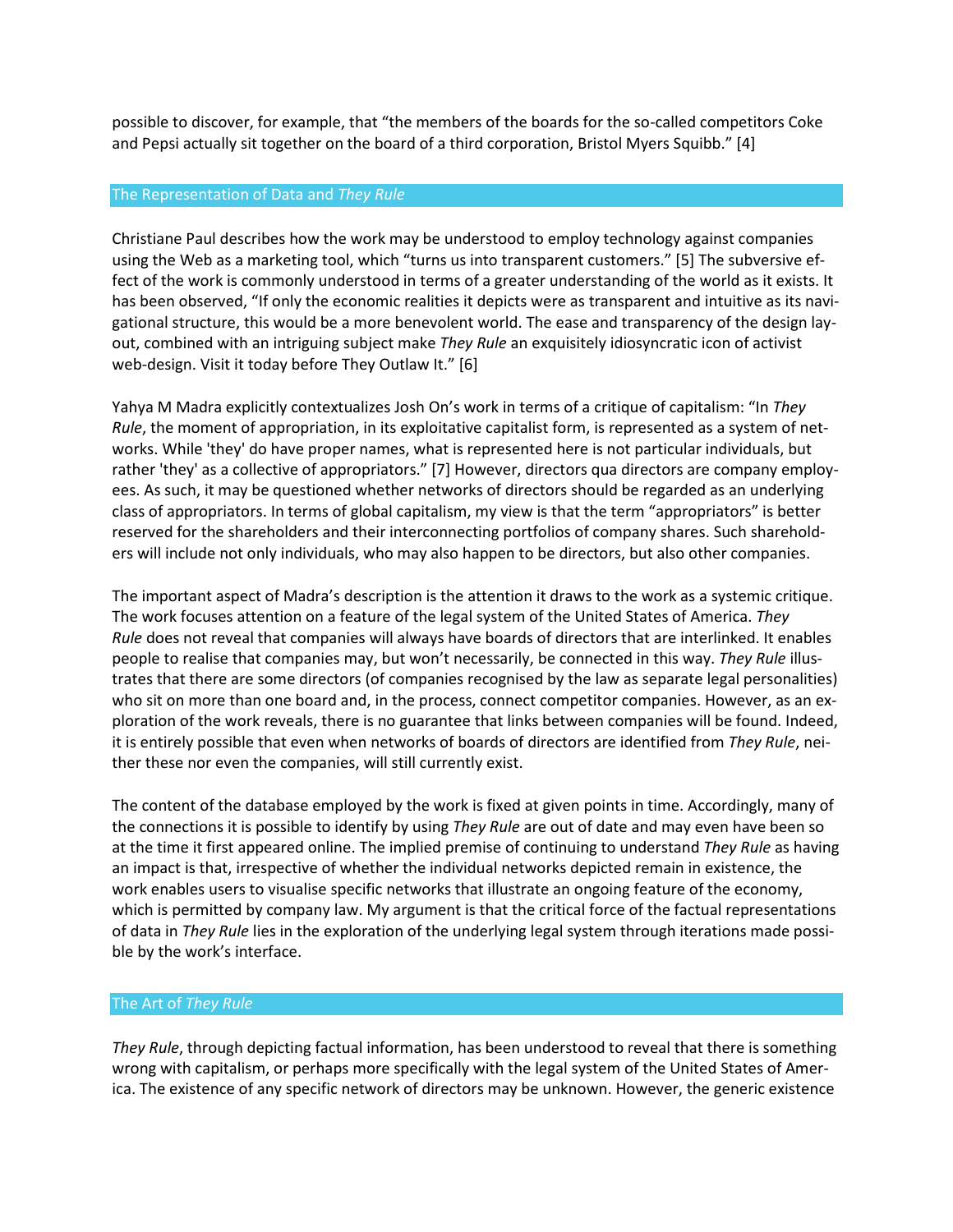of interconnections between boards and even the widespread extent of such links is not a revelation. This feature of the legal system of the United States of America has previously been identified and understood without the interactive creation of network diagrams. It is not immediately apparent that *They Rule's* features, such as the manipulability and interactivity of the work's data, make it significantly different from other diagrammatic representations of historic data about a given state of affairs. Understood as art and approached through the work of the philosopher and art critique Arthur Danto, *They Rule* might be regarded as the expression of a value judgement. This would involve arguing that the work goes beyond representing the world as it is and visualises the point of view that it is wrong for a legal system to allow the formation of networks of interconnecting companies.

In 'The Transfiguration of the Commonplace' Arthur Danto engages with what distinguishes representations, such as diagrams, from works of art that may be visually indiscernible from such images. He argues that an artwork must be about something, which is to say that art expresses something about its content. In art there is a "double role of representation and expression" that must be engaged with when interpreting the work. [8] Artworks not only depict content, they also "project a certain point-ofview about whatever they are about. Whereas mere representations aspire to transparency, artworks express ideas and attitudes toward whatever they represent." [9] Approached in terms of Danto's argument, art that employs diagrams manages to do this, at least in part, because of the connotations diagrams have in our culture due to their use in disciplines such as economics and engineering. Understood in terms of the diagrams constructed in *They Rule*, the work simply represents the links between companies. However, as an artwork *They Rule* expresses condemnation of the interconnectedness of companies and their directors.

Danto's argument is an intriguing one but it raises a number of questions to which satisfactory responses are not provided in 'The Transfiguration of the Commonplace'. It is not clear to me that an account of *They Rule* in these terms provides a means to understand how, or indeed why, it is regarded as expressing a value judgement about the fact that company boards interconnect through directors. In addition it is possible to argue that the attitude expressed toward the content of the work does not itself escape from being part of the content. It is what might be described as meta-content or content about content. Danto briefly acknowledges this issue and reflects on the possibility that, when any representation is in some way self-referential, it will be an artwork. The task of examining content for the point of view expressed in it may recede away without end. Danto identifies this as a significant problem and suggests only that "the question in this form has not, to my knowledge been raised before in the entire history of the philosophy of art" [10]. My argument is that these issues may be engaged with through the work of Derek Attridge, which he explicitly acknowledges is much indebted to that of Jacques Derrida.

## A Legal System Less Violent

In the 'The Singularity of Literature' Attridge argues that art works should not be understood instrumentally as communicating meaning, but rather as events that give rise to new meanings and feelings. Despite the title of the book, and the fact that much of his argument deals specifically with literature, Attridge makes it clear that he considers his work is applicable to art in general. He proposes that works should not be understood in terms of an opposition drawn between form and content or meaning. Instead, Attridge understands art as "bringing into existence a configuration of cultural materials that, at least to a certain group and for a certain time, holds out the possibility of a repeated encounter with alterity." [11] Viewers respond, not to "an attribute or a substance, but to an event: more clumsily we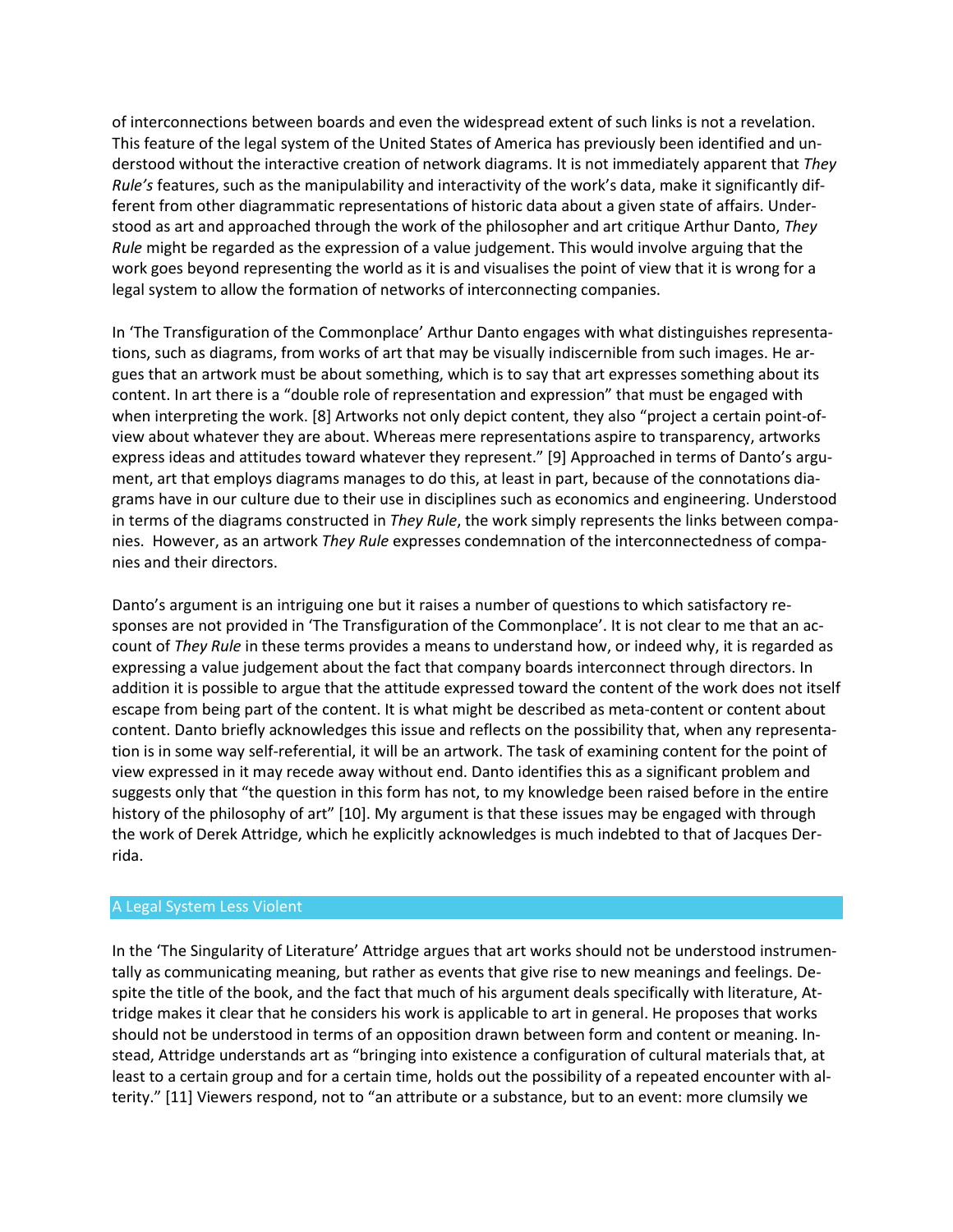could speak of the performing of narrativity, metaphorizing, imitating, describing." [12] The focus is moved away from a concern with the extraction of a work's meaning toward an engagement with it in performative terms. Art stages an opening with that which an existing cultural order has to disavow in order to be able to continue without change.

Approached in terms of Attridge's argument the critical force of *They Rule* may be understood in terms of the way in which it opens an awareness of the violence of the law. More specifically, this manifests in the way that the legal system of the United States of America allows companies to interconnect through their directors. My argument in this respect starts from the way that the work invites the focus of attention to be widened out from the factual accuracy of the data visualised to include the process of how that data is explored. The fixed nature of *They Rule's* database, the concomitant datedness of the data, and the way in which the identification of the extent and nature of connections between directors is contextualised by the links that cannot be traced, all make the work weak when understood as a set of factual representations of networks.

The effect of the characteristics of *They Rule* is that it may be understood to hold the data as a fixed given, which directs attention towards the way in which meaning is constructed by means of the selection and manipulation of data to create visualised networks. The screen quickly becomes cluttered with data after expanding a few companies' boards. Directors with no contacts between the companies selected to be searched need to be deleted from the screen. In the process of locating networks of interconnecting boards of directors users are, in effect, compelled to be selective about the data that remains in sight. In the event that users want the remaining data to appear in the form of a visually appealing diagram then the icons and avatars that remain, together with the lines that connect them, have to be moved around the screen until the desired pattern for the network is achieved.

There are many fascinating diagrams saved on *They Rule* but it should not be forgotten that not all investigations using its database result in establishing the existence of network connections. I propose that the critical force of *They Rule* arises out of the process that users work through to identify and construct the visualisations of connections between (competing) companies (that have been) permitted by the legal system of the United States of America. The work invites users to focus on the interface to, and the interaction that it provides with, its database. It opens the opportunity to reflect on the multiple visual iterations of data derived from a legal system. *They Rule* directs the attention of those users who repeatedly explore the work's databases toward the legal system that underlies all of the visualised data. In the process it stages the chance of judging whether it is just for the networks that are identified to (have been allowed to) exist.

The work may be understood to open an engagement with justice because *They Rule*stages an aporia in which every legal system is entangled. All laws are necessarily applied at times that are different from those at which they were formulated and brought into being. This means that any given law will need to be applied in specific individual situations, not all of which can be anticipated. As Derrida points out "Each case is other, each decision is different and requires an absolutely unique interpretation, which no existing, coded rule, can or ought to guarantee absolutely." [13] The problem is that, in addition to being applied in specific situations, laws are also required to be general enough to allow them to be enforced equally and in a way that is not arbitrary. [14] Legal systems will always need to make efforts to recognise the specific circumstances of each case so as to enable there to be justice despite the generality of the law. However, ultimately it is impossible for decisions to be made as to the legal merits of every case on an individual basis whilst at the same time maintaining the universality of the law.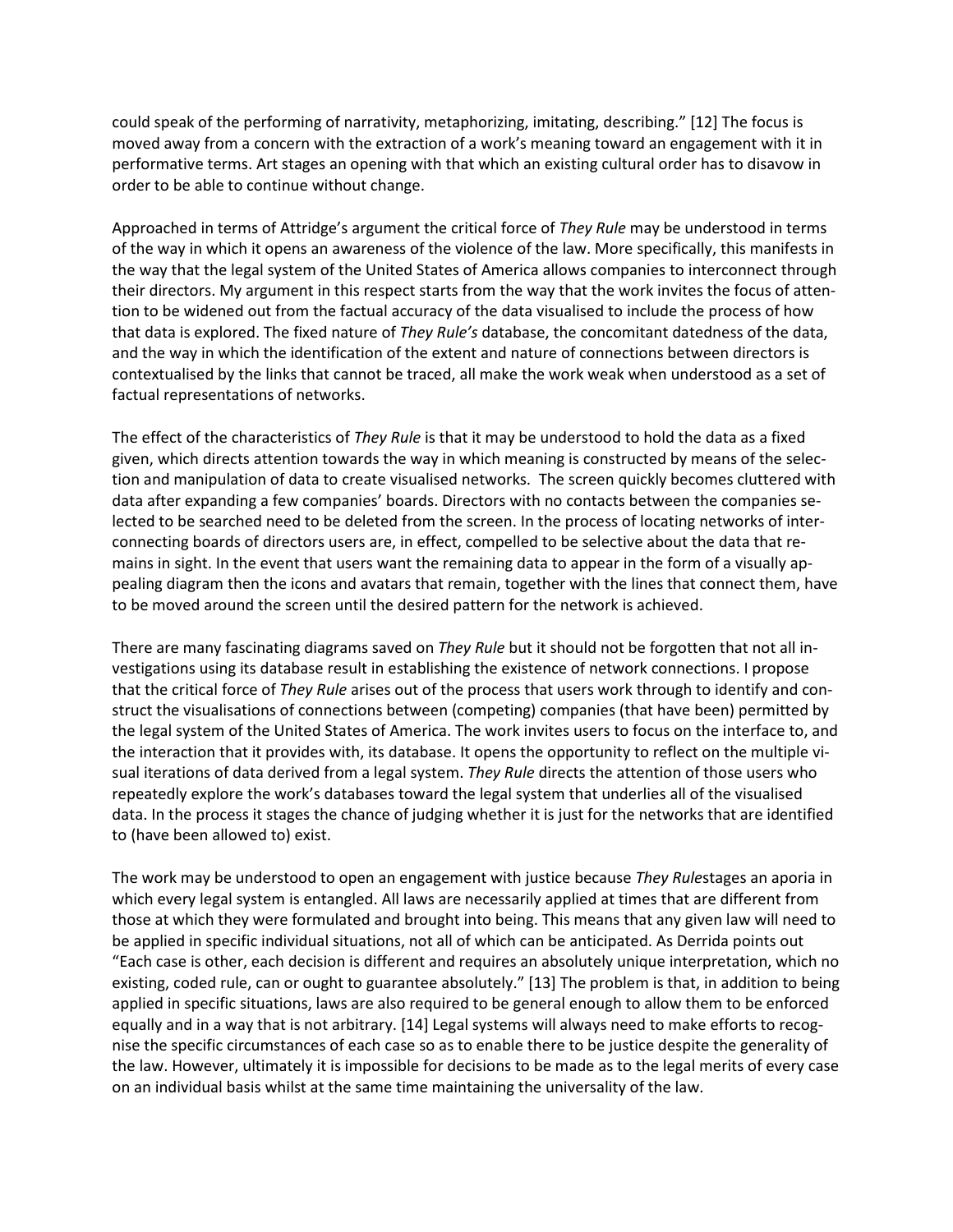The more established and general laws are the more apparent become the difficulties associated with trying to reconcile the general with the particular. In broad terms, the laws that enable companies to be brought into existence and provide the framework within which they are operated are well established and accepted in the United States of America and other countries around the world. The inevitable violence of the law is in the way it asserts the authority to determine what is generally acceptable and to demarcate when exception(s) will be permitted in the name of justice. *They Rule* enables the visualisation of iterations of combinations of companies and in doing so opens an opportunity to evaluate this violence. This is because it provides the opportunity to consider the (im)possibility of a legal system that is general enough to apply equally and at all times to all directors, whilst at the same time being able to respond to specific circumstances that may mean that connections between companies are entirely legitimate and justifiable. *They Rule* invites reflection about whether the law could be less violent and in the process become more just. The force of *They Rule* is in the way that it directs critical attention, from outside the legal system, to the application of the law and the inevitable violence of the contingent boundaries it establishes.

#### **Conclusion**

I have sought to argue, through an interpretation of the work *They Rule*, for an approach to art that employs data visualisation that goes beyond understanding such work as a transparent depiction of content about the existing world. My aim has been to engage with *They Rule* both in terms of its factual content and by identifying the significance of the interface that has been provided to its content. The work enables the creation of visual iterations of networks made possible by the laws of the United States of America. This process invites users to become aware of the (im)possibility of a legal system that can be sufficiently general to be both fair and equal for all and at the same time able to make exceptions in specific cases. Attention is drawn to the violence of the legal system of the United States of America in the way it claims the authority to create and enforce the regulations that govern the way in which such an aporia is to be resolved. As such, *They Rule* stages an opening with that which an existing system has to disavow in order to be able to continue without change. While the law must necessarily be violent, when the possibility is raised that the law could be articulated differently and "grounded on less arbitrary modes of authority", there is always scope for a more just legal system. [15] The political impact of *They Rule's* visualisations is to unsettle claims to transcendence by the law, and in so doing open it to transformation by those it presently excludes.